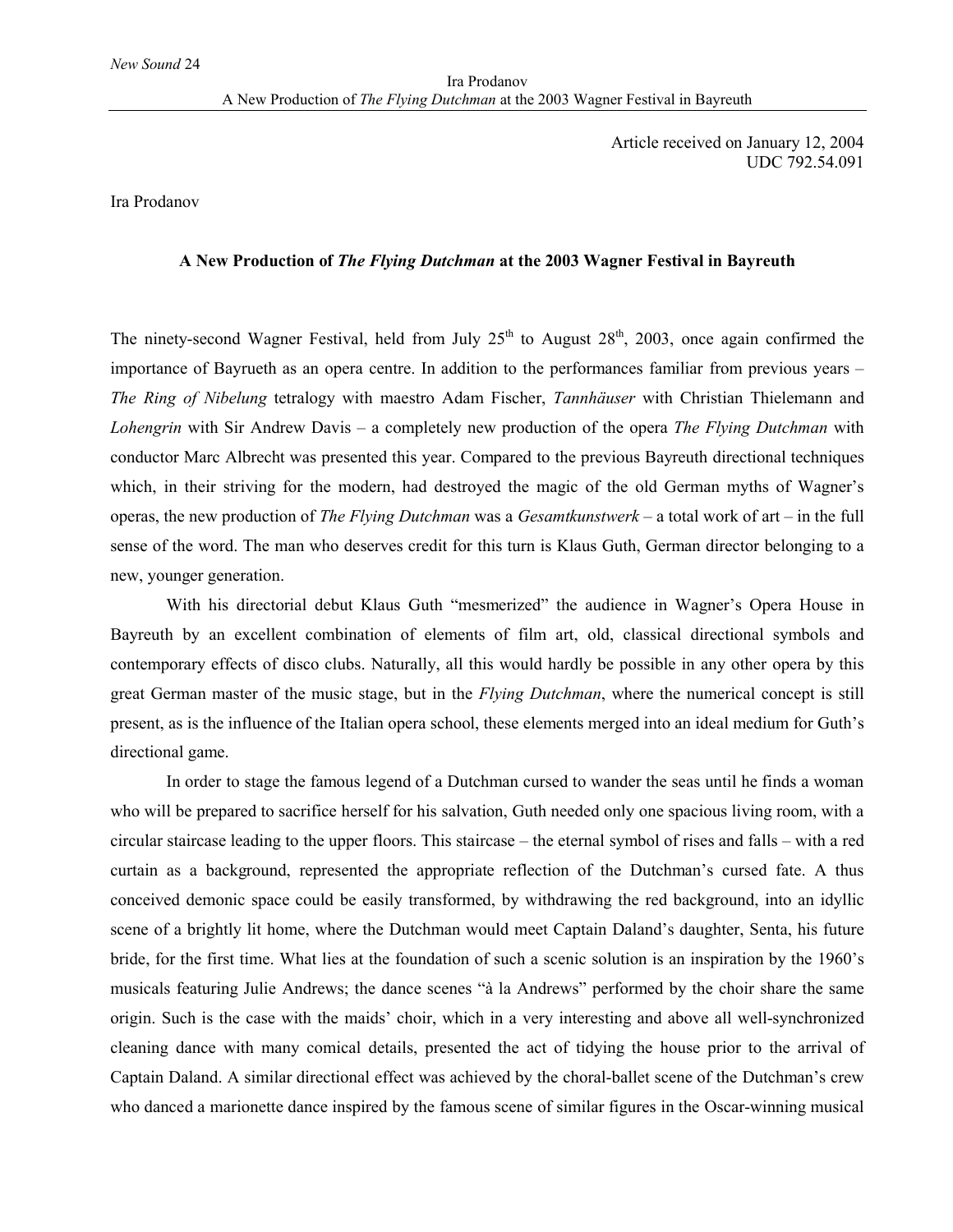*Chicago*. Another number belonging to this group is the dance of Senta's friends who during the music performance used suggestive gesticulation to retell the fate of their friend whose life was sacrificed for the salvation of the Dutchman.

However, this is not where inspiration by film art ends. Klaus Guth used the scene between the Dutchman and Senta in which they relate their pasts to each other as a good medium for imitating the image of old, 1940's films. Namely, during the music interpretation of this scene the interior was projected to the stage as if from an old slide projector so that the entire scene exuded cinematographic antiquity. If you add to all these techniques the light effects from today's disco clubs and techno parties, you really get an extremely interesting postmodernist mixture of genres which fits in excellently with the content of one of Wagner's most famous operas.

The anticipated associations with the sea and sea coast were redundant due to this abundance of directional detail. It was enough for the director to underline the theme of the wandering sailor with paintings of seascapes on the walls of the room in which the drama took place and with short effects of waves projected from a film across the entire opera stage. What should also be mentioned in this outstanding directorial work is the silent role of a little girl who throughout the opera retold events by gesticulating in a really very simple way, using her toys and a book of fairytales, reminding the audience the whole time that this is just an old legend, a children's story.

The music realization of this year's production of *The Flying Dutchman* in Bayreuth was entrusted to a quite well-coordinated team of singers. We should first mention Jaakko Ryhänen as Daland and John Tomlinson as the Dutchman, whom the director presented as doppelgängers, which served to touch upon the psychological aspect of the father-daughter relationship, which reflects on her choice of partner, perhaps overly pretentious for a fairytale. Their precision in deep parts was impeccable, although there was a certain lack of volume. This was particularly evident in ensembles, which, as it is well known, are very rare with Wagner. Thus, in certain places Senta's part surpassed by far both singers. It seems that Adrienne Dugger in the role of Senta needed some time to "warm up". In the famous aria of Senta's introduction, Senta's ballad, which is the first larger number intended for this role, Dugger's voice "cracked" several times in the high parts, diminishing the effect of her performance. The importance of supporting roles was proven by Endrik Wottrich as Erik and Tomislav Mužek as the helmsman. Uta Priew as Mary produced a completely opposite effect with her rather feeble performance filled with unpleasant vibrato.

It seems that the most interesting and most complex part of the work this year in *The Flying Dutchman* in Bayreuth was performed by the choirs. Conductor Eberhard Friedrich, responsible for this part of the ensemble, succeeded in achieving an enviable level of interpretation with the choral parts. This was especially the case with the female choirs which at times seemed to be "out of this world". If you add to this